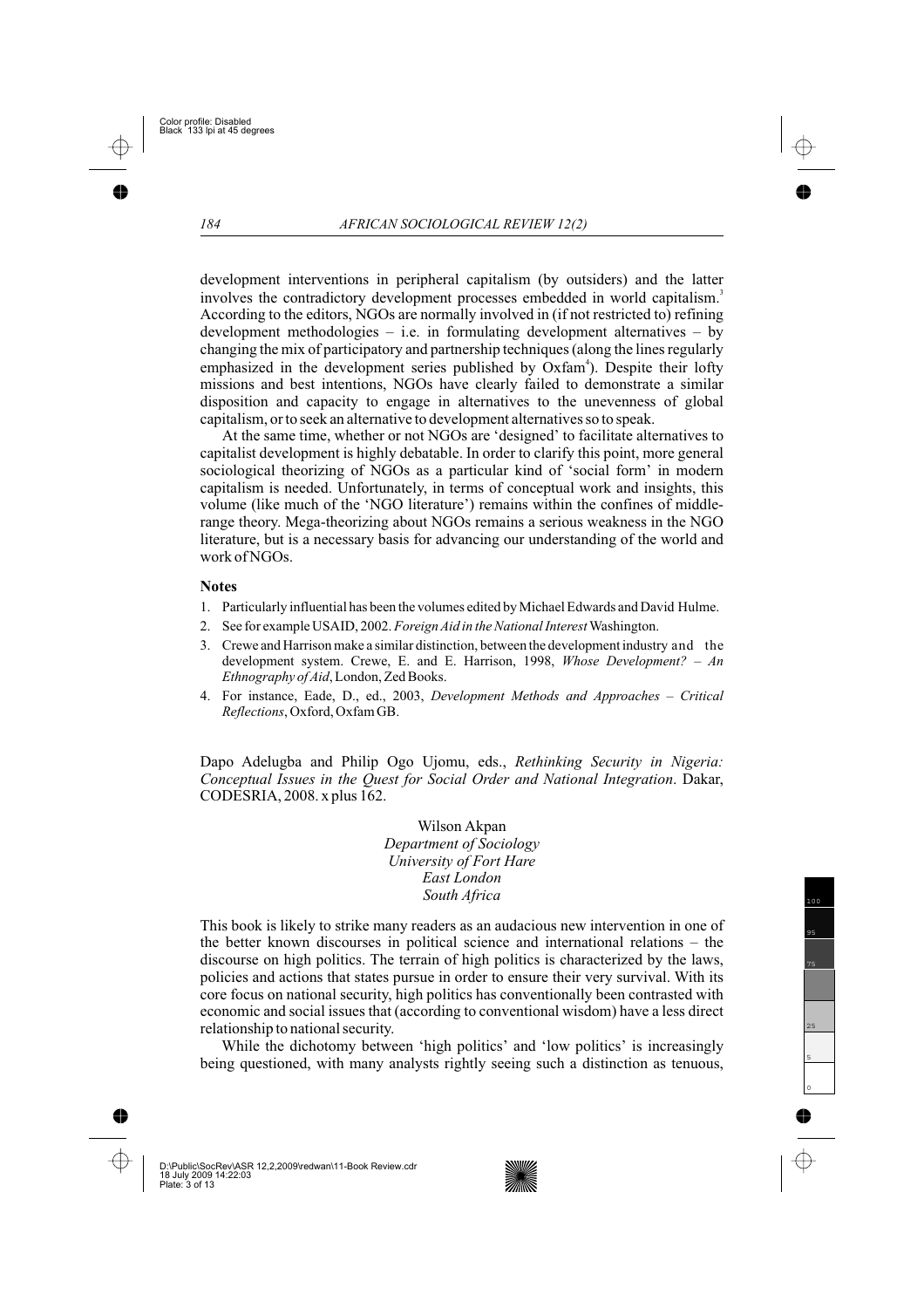*Rethinking Security in Nigeria* attempts to move away from the realist-militarist ferment of the discourse on high politics. Indeed, the goal of the seven chapters of this book is not just to introduce an epistemology that 'softens' the realist aura that the discourse on national security has historically exuded, but also to expose the fact that 'national security' is a problematic concept whose character is not fixed.

The failure of military might, intelligence-gathering capabilities and economic prowess to guarantee the security of the world's most powerful nations necessitates a departure from a realist-militarist approach to national security. To understand the nature of insecurity in general, and in particular insecurity in a postcolonial African country like Nigeria, it is imperative to part ways with established paradigms.

It is against this background that the book offers an aesthetic-ethical-cosmological alternative, with analytical insights drawn from philosophy, theatre arts, and African and European studies. The book's substantive chapters (besides the introduction) expound on this alternative, the contributors being mainly the two editors (writing as individuals or in collaboration with each other, or with their colleagues). Five chapters are authored in this way; only chapters five and six do not have the editor's direct imprints.

The most theoretically robust exposition of the book's intent is in chapter two, authored by Ujomu. This is where the case is made for the infusion of insights from the humanities into the debate on national security. But such insights come alive only when one apprehends the limitations of the realist paradigm, which the chapter carefully documents. Ujomu's critical engagement with the 'idea and scope of security' is particularly refreshing. A realist-militarist conception of national (and international) security, Ujomu argues, fails principally because the multiple impulses lurking behind the very notion of security form a shifting configuration that is not amenable to a simple analysis.

We know, for instance, of the inherent dilemma in states' efforts to secure themselves (within their territorial boundaries): often their neighbours view such efforts as a threat to their own security. What is more, the 'idea of human security' is often discursively different from the 'idea of transnational human security'. The 'idea of societal security' is not exactly the same thing as the 'idea of women's security'. Even so, Ujomu further suggests, it seems that developed and developing countries do not quite mean the same thing when they talk of security: 'the sense of insecurity from which [Third World] states suffer, emanates, to a substantial extent, from within their boundaries'. Thus, political office holders in many Third World countries tend to define national security 'primarily in terms of regime security rather than the security of the society as a whole' (p.13). In the particular case of Nigeria, the empirical setting of the book, Ujomu criticizes 'the serious tendency [by governments to emphasize] fear, chaos and conflict as these arise from situations of violence and instability' (p.14).

As the above logic unfolds, the imperative of a new, soft idea of security becomes inescapable. It is the 'philosophical idea' – or more specifically, an 'ethical and aesthetic idea'. But what does it mean? This is the question that leaps at the reader, and which the author of chapter two tackles at considerable length. Yet the reader will be disappointed if he or she is searching for a very coherent discussion. The chapter examines themes such as imagination, morality, values, consciousness, human nature, supernaturalism (the possibility that insecurity might originate from a world beyond